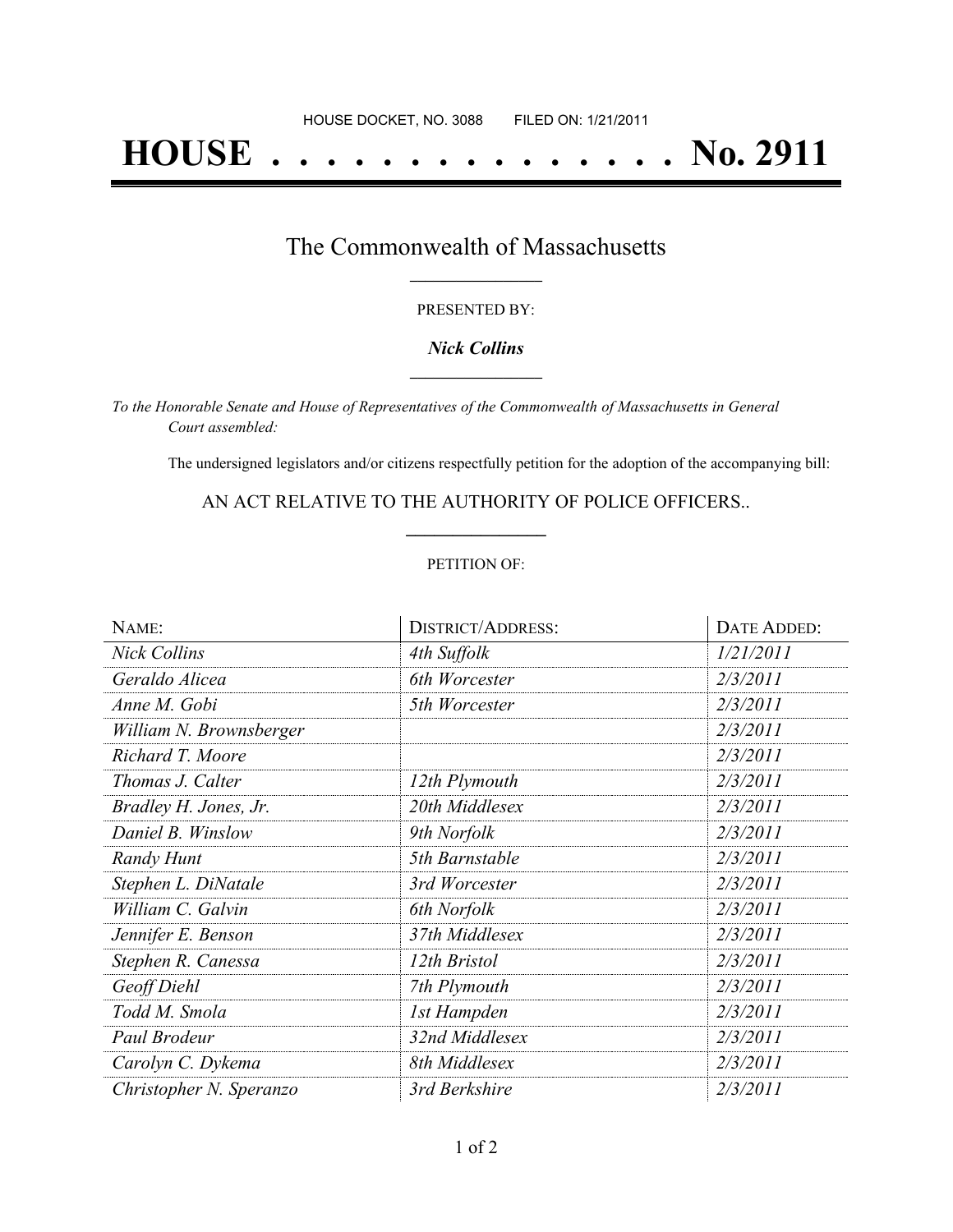| <b>Richard Bastien</b>     | 2nd Worcester         | 2/3/2011 |
|----------------------------|-----------------------|----------|
| <b>Stephen Stat Smith</b>  | 28th Middlesex        | 2/3/2011 |
| Jason M. Lewis             | 31st Middlesex        | 2/3/2011 |
| Gailanne M. Cariddi        | 1st Berkshire         | 2/3/2011 |
| James J. Dwyer             | 30th Middlesex        | 2/3/2011 |
| F. Jay Barrows             | <b>1st Bristol</b>    | 2/3/2011 |
| Sal N. DiDomenico          | Middlesex and Suffolk | 2/3/2011 |
| Michael R. Knapik          |                       | 2/3/2011 |
| Donald H. Wong             | 9th Essex             | 2/3/2011 |
| Colleen M. Garry           | 36th Middlesex        | 2/3/2011 |
| David T. Vieira            | 3rd Barnstable        | 2/4/2011 |
| <b>Alice Hanlon Peisch</b> | 14th Norfolk          | 2/4/2011 |
| Theodore C. Speliotis      | 13th Essex            | 2/4/2011 |
| Denise C. Garlick          | 13th Norfolk          | 2/4/2011 |
| Cleon H. Turner            | <b>1st Barnstable</b> | 2/4/2011 |
| Ryan C. Fattman            | 18th Worcester        | 2/4/2011 |
| Christopher G. Fallon      | 33rd Middlesex        | 2/4/2011 |
| David M. Nangle            | 17th Middlesex        | 2/4/2011 |
| Kevin J. Kuros             | 8th Worcester         | 2/4/2011 |
| Angelo J. Puppolo, Jr.     | 12th Hampden          | 2/4/2011 |
| Kimberly N. Ferguson       | 1st Worcester         | 2/4/2011 |
| John J. Binienda           | 17th Worcester        | 2/4/2011 |
| Jennifer L. Flanagan       |                       | 2/4/2011 |
| Steven M. Walsh            | 11th Essex            | 2/4/2011 |
| Demetrius J. Atsalis       | 2nd Barnstable        | 2/4/2011 |
| Paul W. Mark               | 2nd Berkshire         | 2/4/2011 |
| James Arciero              | 2nd Middlesex         | 2/4/2011 |
| Matthew A. Beaton          | 11th Worcester        | 2/4/2011 |
| John V. Fernandes          | 10th Worcester        | 2/4/2011 |
| Katherine M. Clark         | Fifth Middlesex       | 2/4/2011 |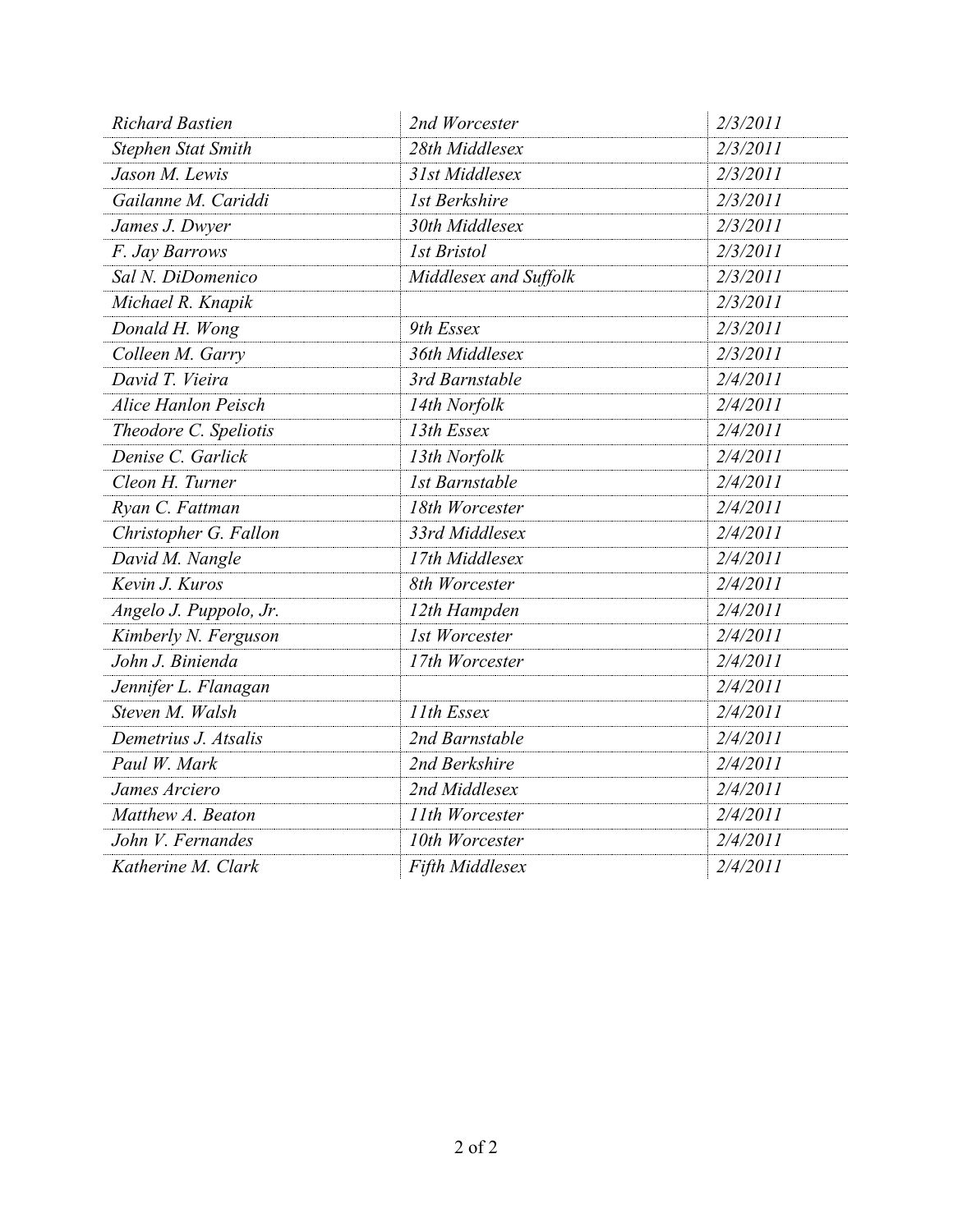## **HOUSE . . . . . . . . . . . . . . . No. 2911**

By Mr. Collins of Boston, a petition (accompanied by bill, House, No. 2911) of Nick Collins and others for legislation to allow police officers to make arrests outside their territorial jurisdiction. Public Safety and Homeland Security.

## The Commonwealth of Massachusetts

**\_\_\_\_\_\_\_\_\_\_\_\_\_\_\_ In the Year Two Thousand Eleven \_\_\_\_\_\_\_\_\_\_\_\_\_\_\_**

AN ACT RELATIVE TO THE AUTHORITY OF POLICE OFFICERS..

Be it enacted by the Senate and House of Representatives in General Court assembled, and by the authority *of the same, as follows:*

| $\mathbf{1}$   | SECTION 1. Chapter 41, section 98 of the General Laws, as appearing in the 2008                      |
|----------------|------------------------------------------------------------------------------------------------------|
| 2              | Official Edition, is hereby amended by adding the following at the end of said section: -            |
| 3              | Police officers who are employed by any city or town, or by the Massachusetts Bay                    |
| $\overline{4}$ | Transportation Authority Transit Police Department, shall have police authority in all criminal      |
| 5              | matters and in the enforcement of the law and in serving criminal process. The powers granted to     |
| 6              | police officers under this section may be exercised anywhere in the commonwealth. Any officer        |
| $\tau$         | who makes an arrest outside his or her territorial jurisdiction shall, as soon as practicable, turn  |
| 8              | the arrested person over to a state police officer or a police officer of the city or town where the |
| 9              | offense occurred. Should the State Police Barracks Commander, Chief of Police or officer in          |
| 10             | charge of a police department deem such as arrest to be unlawful, nothing in this section shall      |
| 11             | require him or her to book or process the arrest, or to file a criminal complaint against the person |
| 12             | arrested. Any officer who makes an arrest outside his or her territorial jurisdiction shall provide  |